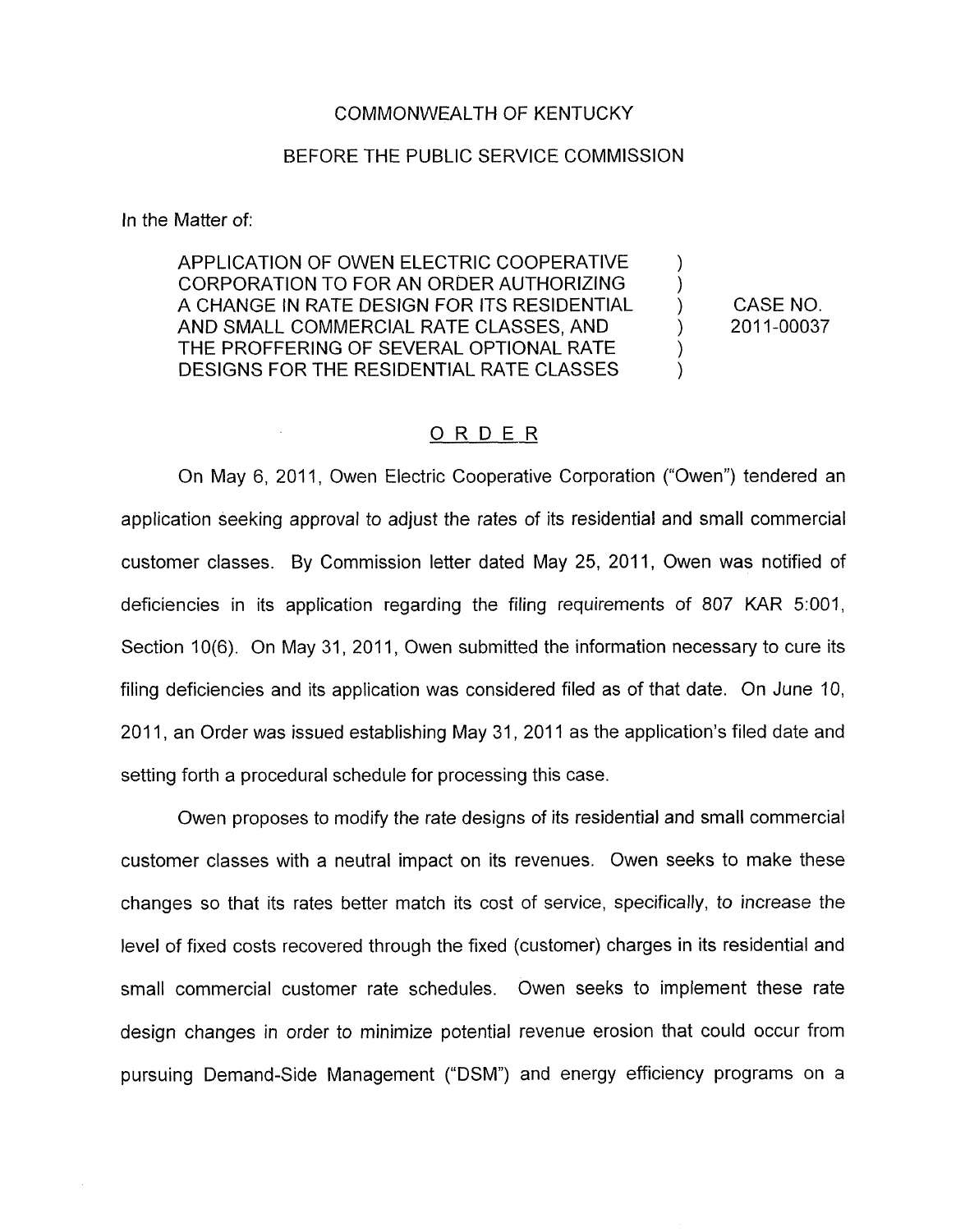larger scale than it has previously done. Owen also seeks approval to offer several voluntary rate schedules to residential customers as options to its basic Farm and Home residential rate schedule.

The Attorney General of the Commonwealth of Kentucky ("AG") is the only intervenor in this proceeding. Owen responded to two information requests from the AG and three requests from Commission Staff ("Staff"). The AG responded to one information request from Owen and one request from Staff. An evidentiary hearing in this matter was held on November 1, 2011. Due to issues raised by the AG at the hearing regarding Owen's notice of its filing, a second notice was published and a second hearing was held on January 11, 2012, in order to take comments from interested members of the public. No members of the public attended the latter hearing to provide comments.

Based on the May 31, 2011 filed date of Owen's application, the IO-month statutory period in which the Commission must rule on the case expires March 31, 2012. Owen's responses to data requests made at the November 1, 2011 hearing were filed November 14, 2011. The post-hearing briefs of both Owen and the AG have been received and the matter is now submitted for a decision.

## TEST PERIOD

Owen proposes to use the 12-month period ending December 31, 2009 as the historic test period to determine the reasonableness of its proposed rates. The AG did not object to the proposed test period or suggest an alternative test period. While this test period, being 16 months old at the time of Owen's filing, is not as current as is typical, in the matter of a revenue neutral rate application in which adjustments to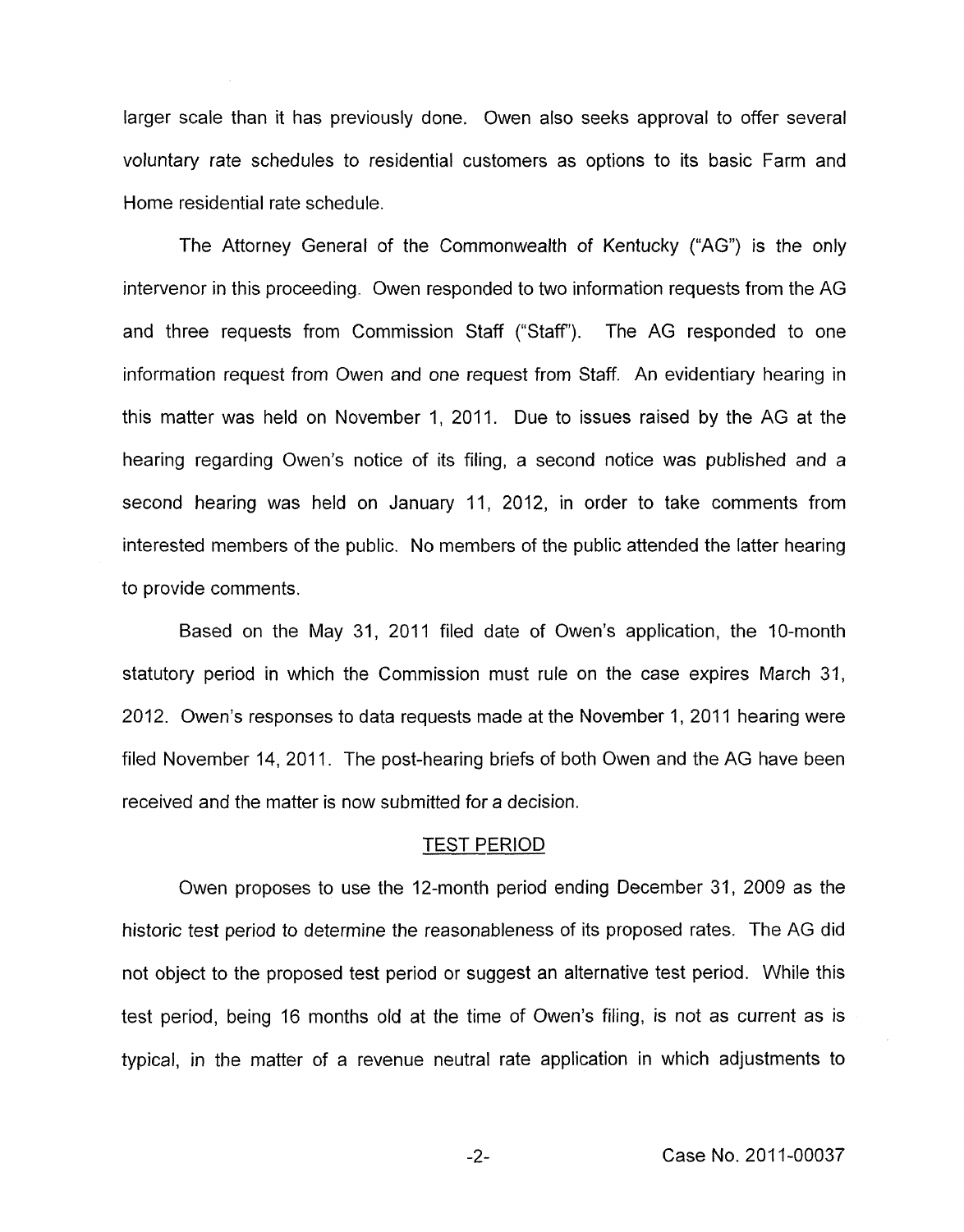revenues and expenses are not at issue, the Commission finds the use of this proposed test period to be reasonable.

Due to the fact that it is not seeking an increase in revenues in this proceeding, Owen requests waivers from several of the filing requirements applicable to general rate applications, including those pertaining to the determination of its revenue requirement. Those waiver requests include the requirement to file a summary of its determination of its revenue requirement; reconciliation of the rate base and capital used to determine its revenue requirement; chart of accounts; and independent auditor's report.' The Commission finds that Owen has established good cause for a waiver of these filing requirements and that these waiver requests should be granted.

## OWEN'S PROPOSALS

Owen proposes to shift recovery of fixed costs from the energy charges to the customer charges of its residential and small commercial rate classes in several steps over a multi-year period. In its application, Owen proposes to increase its residential customer charge over five years from \$11.30 to \$25.00 and, over four years, increase its small commercial customer charge from  $$13.34$  to  $$35.00<sup>2</sup>$  These amounts reflect Owen's cost-of-service study which shows that its monthly customer-related costs for residential and small commercial customers are \$27.66 and \$35.71, respectively. $3$  With each increase in these customer charges, Owen will reduce the energy charges for the two rate classes so that there is no net impact on revenues.

 $<sup>1</sup>$  Owen's application at 3.</sup>

<sup>&</sup>lt;sup>2</sup> **Id., Exhibit 2.** 

<sup>&</sup>lt;sup>3</sup> Prepared Testimony of James R. Adkins at 4.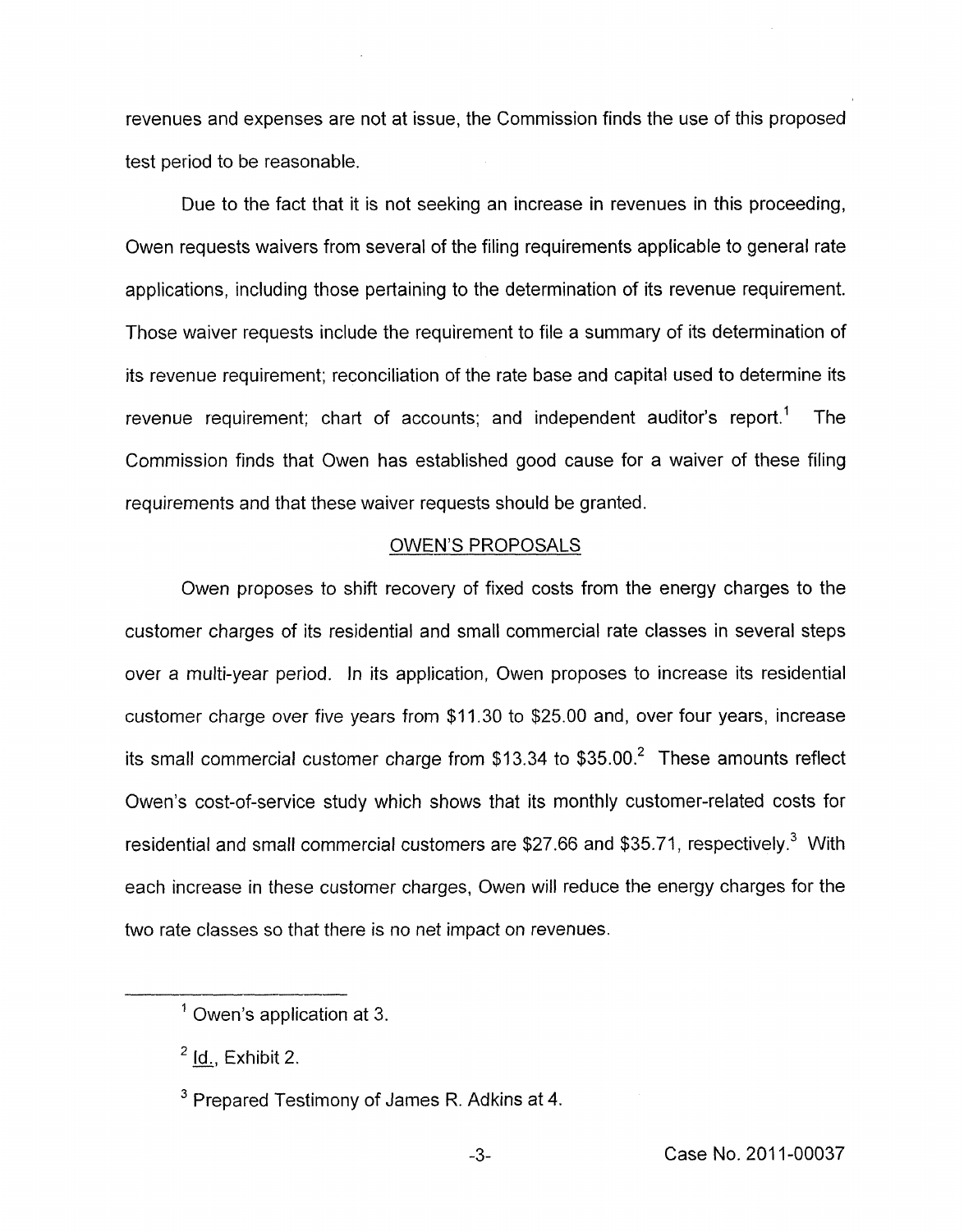Owen proposes three optional time-of-day ("TOD") rates and an optional inclining block rate for residential customers which are intended to assist customers in managing their energy costs.<sup>4</sup> The proposed TOD rate offerings' customer charges are \$25.00, with energy charges that vary based on the number and availability of off-peak or shoulder hours in which the rates are lower than in on-peak hours. For the inclining block rate offering, Owen proposes a customer charge of \$15.78 with increasing energy charges for usage levels of 0 to 300 kWh, 301 to 500 kWh, and all usage in excess of 500 kWh.

Although Owen is generally interested in having its rates better reflect its cost of service, the main reason for the proposed redesign of its rates is to recover a greater portion of fixed costs through the fixed charges in its rates, which, according to Owen, reduces its exposure to revenue erosion. $5$  Owen makes this proposal to minimize potential reductions in energy sales revenues that may occur as a result of increasing the scope, number and emphasis on the DSM and energy efficiency programs offered to its members. Historically, Owen has offered members the following programs: (1) button-up home weatherization; (2) energy conservation tips; (3) direct control of water heaters and air conditioners; (4) free home energy audits; (5) high-efficiency heating, ventilation, air conditioning system and water heater rebates; (6) compact fluorescent light bulbs provided for replacement lighting; and (7) Touchstone Energy Home programs.<sup>6</sup>

<sup>&</sup>lt;sup>4</sup> Application at 5.

 $5$  Prepared Testimony of Mark A. Stallons at 8.

<sup>&</sup>lt;sup>6</sup> Response to Commission Staff's First Request for Information, Item 11.b.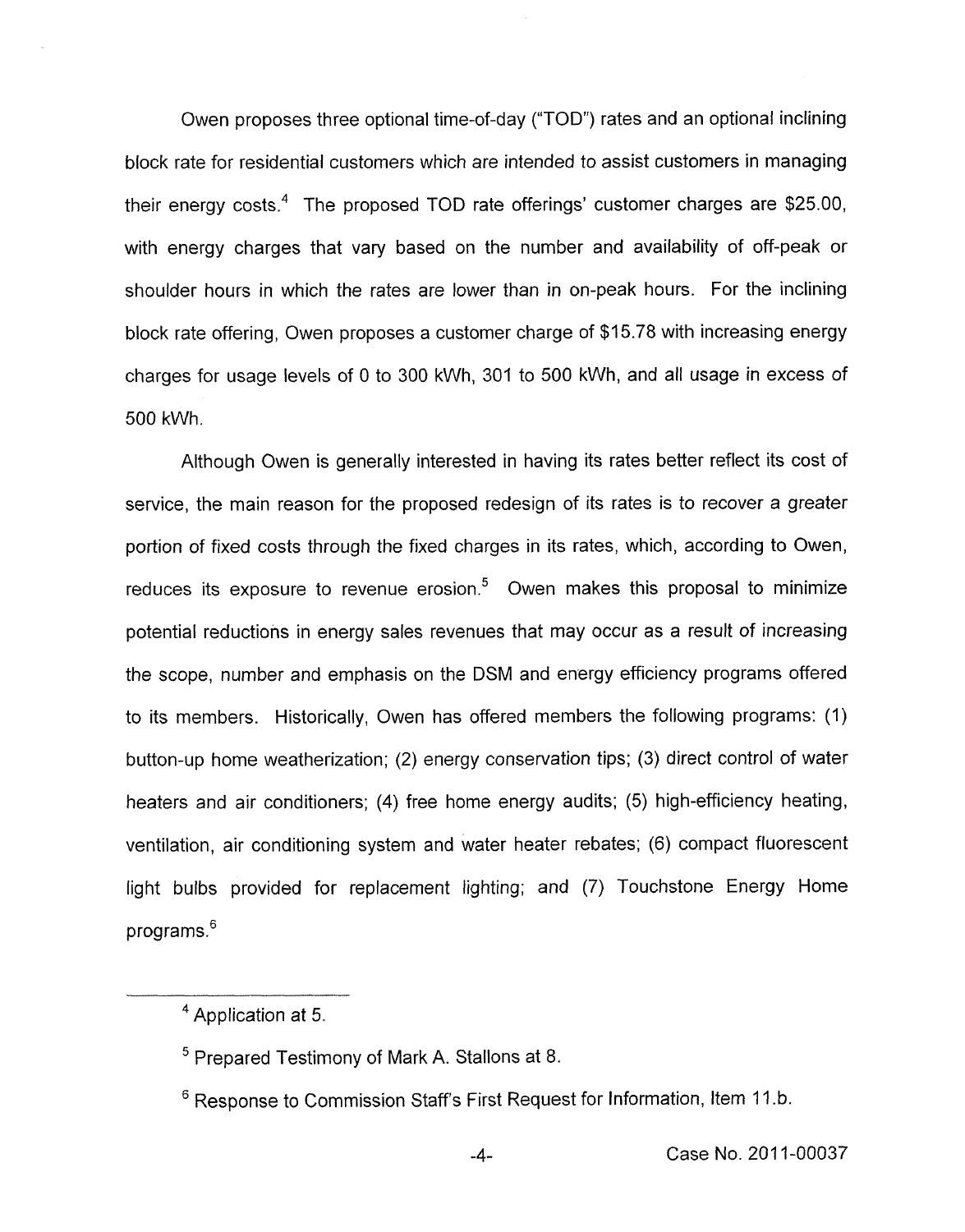In addition to its historical programs, Owen initiated a Beat the Peak pilot program and three Self-Healing grid projects on a pilot basis in 2011.<sup>7</sup> Under the Beat the Peak program, Owen is analyzing impacts on customers' usage in 100 homes being provided with in-home display units plus direct communication with the utility, as well as 100 homes that were provided only the equipment needed for direct communication. The Self-Healing pilots include (I) installing communication switches on Owen's distribution system in order to provide outage data to its headquarters, which is expected to produce a 50 percent reduction in outage durations, and (2) two industrial projects in which redundant or backup distribution facilities are installed to eliminate the need for customer-owned diesel generators, which are run as a backup source of electricity during power outages.

Owen also began work in 2011 on smart grid projects to upgrade its supervisory control and data acquisition, or SCADA, system, and to enhance its communications network. Both projects are expected to be completed by the end of 2012. During 2012, Owen will implement an integrated volt var control program which is expected to reduce feeder voltage drops and lower substation voltage and kWh losses.<sup>8</sup> This will involve installing sensors, capacitors and regulators throughout its distribution system. Owen will also be rolling out other pilot programs in 2012 including a Smart Home program in which a participant's home will be equipped with a smart meter, which, through a ZigBee communications system, will interact with a home energy network that includes

Stallons Prepared Testimony at 17-18.<br><u>Id.,</u> at 18.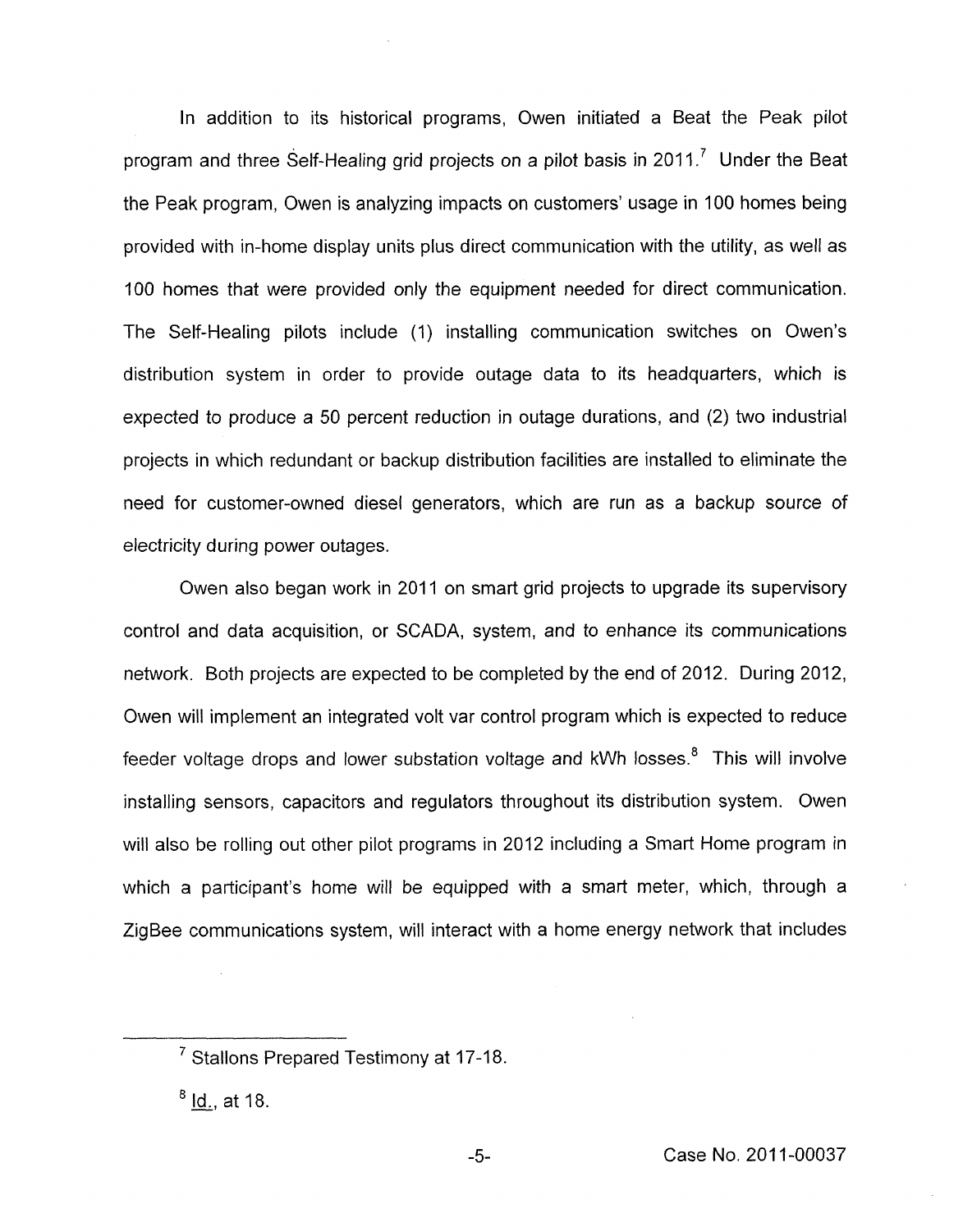smart phones, smart switches, in-home display, an energy dashboard, smart thermostat and smart appliances.

In conjunction with its increased emphasis on DSM and energy efficiency as a means for customers to better manage their utility bills, Owen initiated a consumer education and communications plan in 2011. $9$  The first step in this plan involved training its customer service representatives. The second step, which it plans to initiate after it receives a decision in this case, involves communicating with and educating its members. This will begin with "mass marketing" through bill inserts and messages in Kentucky Living magazine; later, it will transition to targeted education of members whose usage best fits one of the optional rates being offered. In 2011, Owen also unveiled its Energy Innovation Vision, which describes to employees, customers, community leaders and other stakeholders how Owen intends to address increases in the cost of providing service, improving its service, and maintaining a high level of customer satisfaction.<sup>10</sup>

## POSITIONS OF THE PARTIES

The AG did not address Owen's plans for increasing the number and scope of its DSM and energy efficiency programs. He opposes the proposed rate design changes, however, more specifically opposing Owen's proposed customer charge increases. The AG takes exception to the levels of customer-related costs that Owen calculates and offers as support for the proposed increases in the residential and small commercial

<sup>&</sup>lt;sup>9</sup> Owen's application, Exhibit 14.

<sup>&</sup>lt;sup>10</sup> Id., Exhibit 15.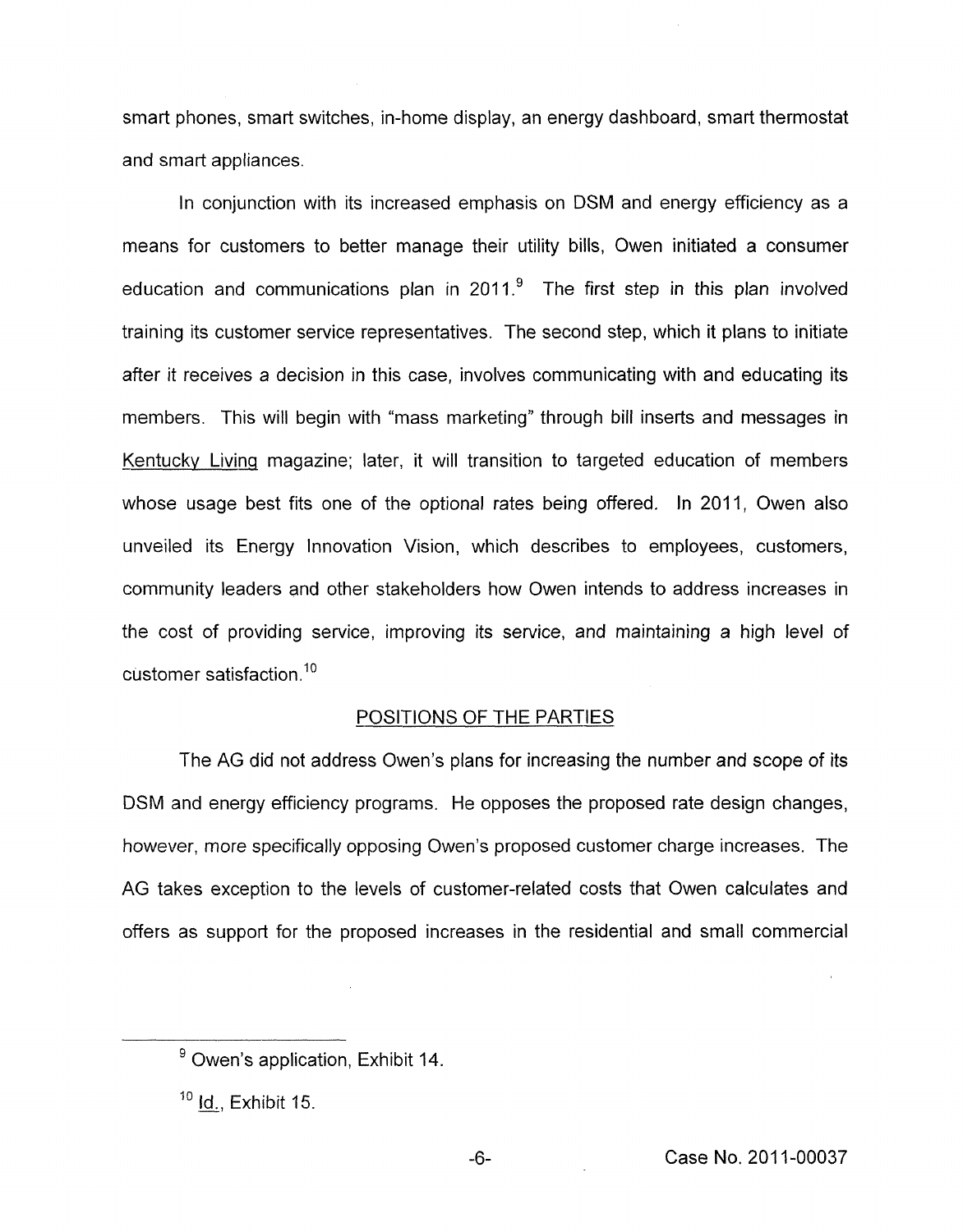customer charges.<sup>11</sup> He also disagrees with the reasons offered by Owen as support for its proposed rate design changes, claiming that they run contrary to traditional economic theory and competitive pricing models. The AG contends that Owen, as a "public service company," has an obligation and duty to initiate and promote costeffective conservation and energy efficiency programs irrespective of having any financial incentives to do so, which is how the AG characterizes Owen's proposed customer charge increases.<sup>12</sup>

The AG argues that customer charges for Owen's proposed TOD rate schedules should not be established as proposed, but should be set at levels that are more in line with the existing residential customer charge. He is critical of Owen's proposed inclining block optional rate schedule, claiming that the proposed customer charge of \$15.78 is too high and that the proposed per-kWh energy charge is too low.

In its rebuttal, Owen criticizes the AG's position, stating that his arguments on economic theory and competitive pricing models indicate that he fails to recognize the changes that have occurred in the electric utility industry in the last 15 to 20 years, particularly for distribution cooperatives.<sup>13</sup> Owen also disputes the AG's position on the appropriate levels of customer-related costs that should be recoverable through its customer charges. Finally, Owen claims the AG's position is at odds with Commission statements on appropriate customer charge levels in the recently concluded general

 $11$  Direct Testimony and Schedules of Glenn A. Watkins at 3.

 $12$  Id., at 14.

 $13$  Rebuttal Testimony of Mark A. Stallons at 1-2.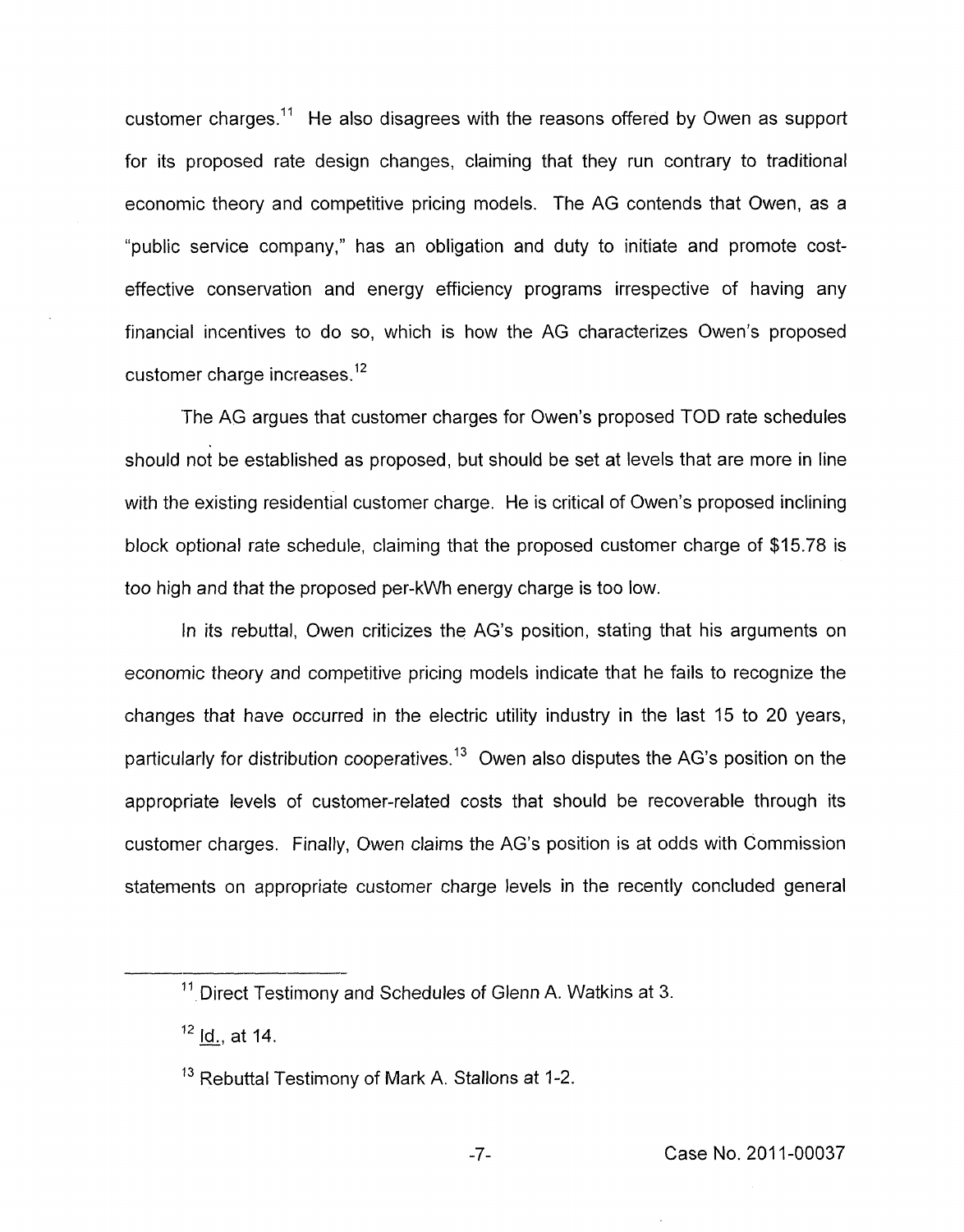rate cases of Meade County Rural Electric Cooperative Corporation<sup>14</sup> and Delta Natural Gas Company.15

#### DISCUSSION OF ISSUES

The Commission endorses Owen's plans to expand the number and scope of its DSM and energy efficiency offerings and encourages Owen to vigorously pursue those plans, with a strong emphasis on customer awareness and education. Contrary to one aspect of those plans, however, we find that Owen's targeted education to members whose usage indicates that an optional rate may best fit their needs should begin concurrent with the beginning of the mass marketing education of its members.

Regarding Owen's proposed rate design changes, the Commission concludes that, for an electric cooperative that is strictly a distribution utility, the argument that there is a need to guard against the revenue erosion that can occur due to decreases in sales volume that accompanies the implementation or expansion of DSM and energy efficiency programs has merit. We also conclude, in conjunction with Owen's proposed expansion of its programs, that the potential reduction in sales volume provides strong reasons for increasing customer (fixed) charges in order to improve the utility's recovery of its fixed costs.

While the evidence provided by Owen could support the approval of its proposals as filed, the evidence offered by the AG, together with historical Commission practice, persuades us that a more gradual approach is warranted. The Commission appreciates

<sup>&</sup>lt;sup>14</sup> Case No. 2010-00222, Application of Meade County Rural Electric Cooperative Corporation to Adjust Electric Rates, (Ky. PSC Feb. 17, 2011).

<sup>&</sup>lt;sup>15</sup> Case No. 2010-00116, Application of Delta Natural Gas Company, Inc. for an Adjustment of Rates (Ky. PSC Oct. 21, 2010).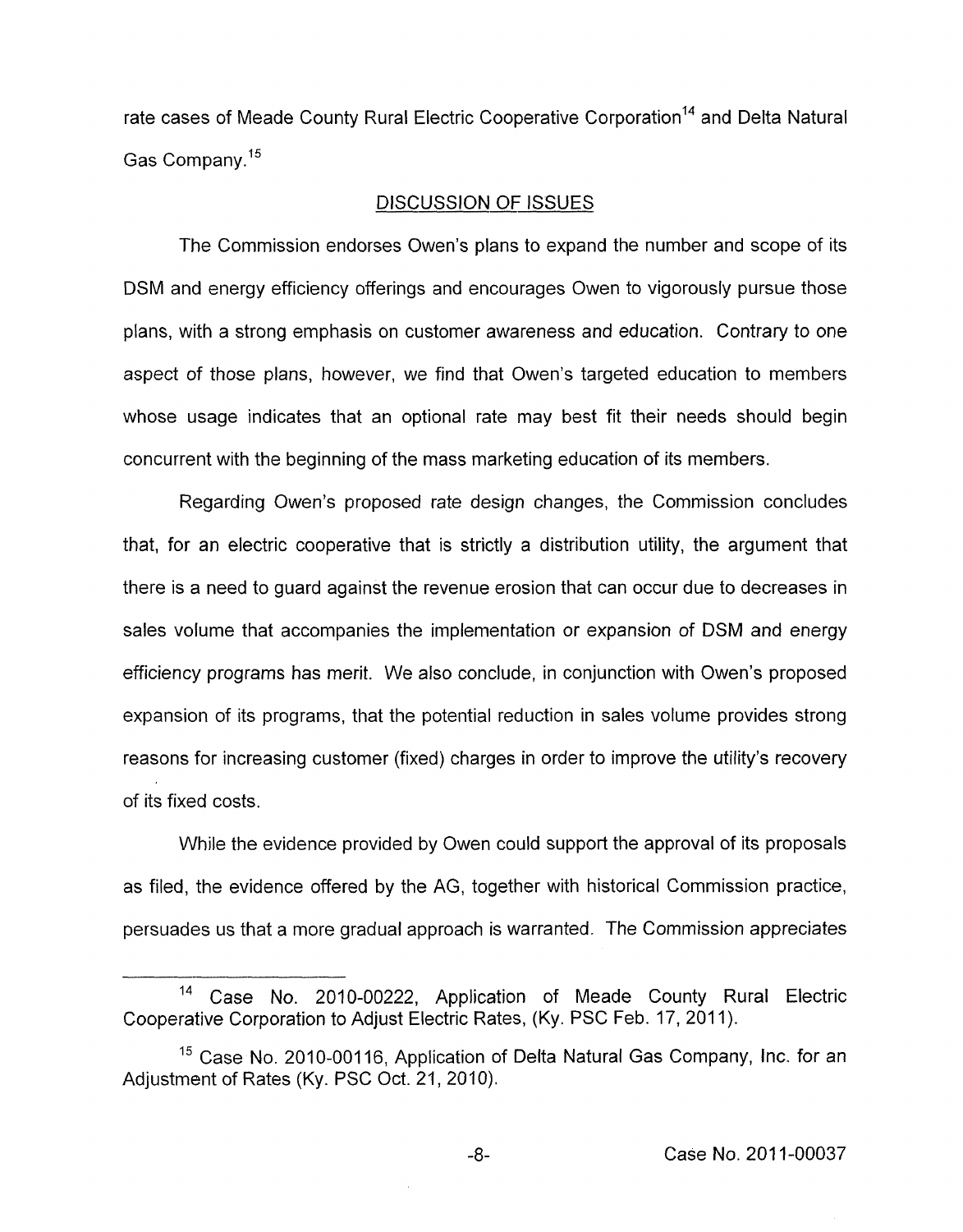the concerns and issues raised by the AG. They are both relevant and valid, and while the decision in this Order reflects our general agreement with Owen's arguments in favor of its rate design proposals, the results of that decision have been tempered in part due to those issues and concerns.

#### Rate Changes

Having thoroughly considered Owen's rate design proposals, the arguments in favor thereof and those in opposition, the Commission finds it reasonable to approve a three-step change in rates for both the residential and small commercial customer classes. The first step, or rate change, will be effective for service rendered on and after the date of this Order. The second and third steps will be effective 18 and 36 months, respectively, thereafter. Owen will be permitted to increase its residential customer charge from \$11.30 to \$20.00 with three equal increases of \$2.90, with the initial increase from \$11.30 to \$14.20. With each increase in the customer charge, there will be a concurrent decrease in the energy charge in order to maintain revenue neutrality.<sup>16</sup> The increase in the small commercial customer charge will be from \$13.34 to \$25.00, in three nearly equal steps (\$3.88 or \$3.89) over 36 months, with concurrent decreases in that class's energy charge, also to maintain revenue neutrality.<sup>17</sup>

The Commission also finds it reasonable to approve Owen's proposal to offer three optional TOD residential rate schedules and an optional residential inclining block

 $16$  The energy charges reflect the lower fuel cost in Owen's base rates approved in Case No. 2010-00507, An Examination of the Application of the Fuel Adjustment Clause of Owen Electric Cooperative Corporation, Inc. from November 1, 2008 through October 31, 2010 (Ky. PSC May 31, 2011).

 $17$  The decision to authorize a three-step change in rates spread over 36 months is, in part, a response to the concerns expressed by the AG. It is also indicative of the Commission's long-held adherence to the ratemaking principle of gradualism.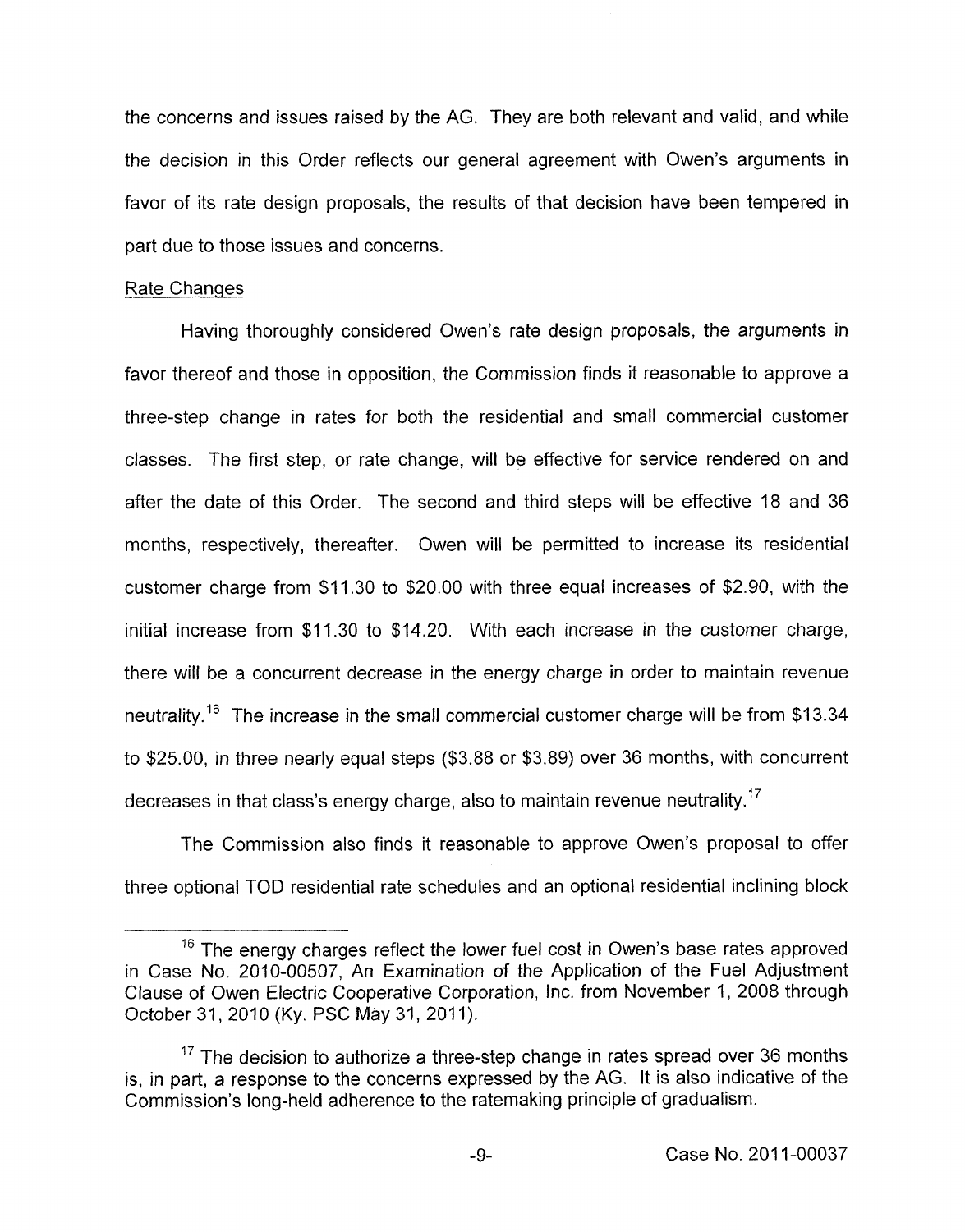rate schedule. The customer charges for the TOD schedules will be set at \$20.00 to be consistent with the third-step customer charge for the residential class with the energy charges increased to offset the lower customer charges.

The rates for the three-step adjustments described herein and for the TOD and inclining block optional rate offerings are set forth in the Appendix to this Order. They should be set out in Owen's tariffs in the same format that was used for the proposed rates contained in its application.

#### Timing, Monitoring and Reporting

Given the extent of the change in cost recovery that is being approved for Owen, the Commission has determined that there should be fewer changes in rates and that they should occur at less frequent intervals than Owen has proposed, at least for purposes of this case. The Commission is very much interested in Owen apprising us of the impacts of its DSM and energy efficiency programs in addition to the impacts of the changes in rate designs and the optional rate offerings we are authorizing. In order to monitor those impacts, we find that Owen should be required to file annual reports which contain the status of each DSM and energy efficiency program and certain information on its members' response to the rate changes it has implemented. These reports will include (a) the number of customers and sales volumes for all residential rate schedules and the small commercial schedule, (b) a recap of Owen's customer awareness and education efforts, plus the number of individual inquiries by members about the optional rate schedules and the number of contacts by customer service representatives concerning these same rate schedules with members who make contact with them in person or by telephone, (c) budgets, actual expenditures, number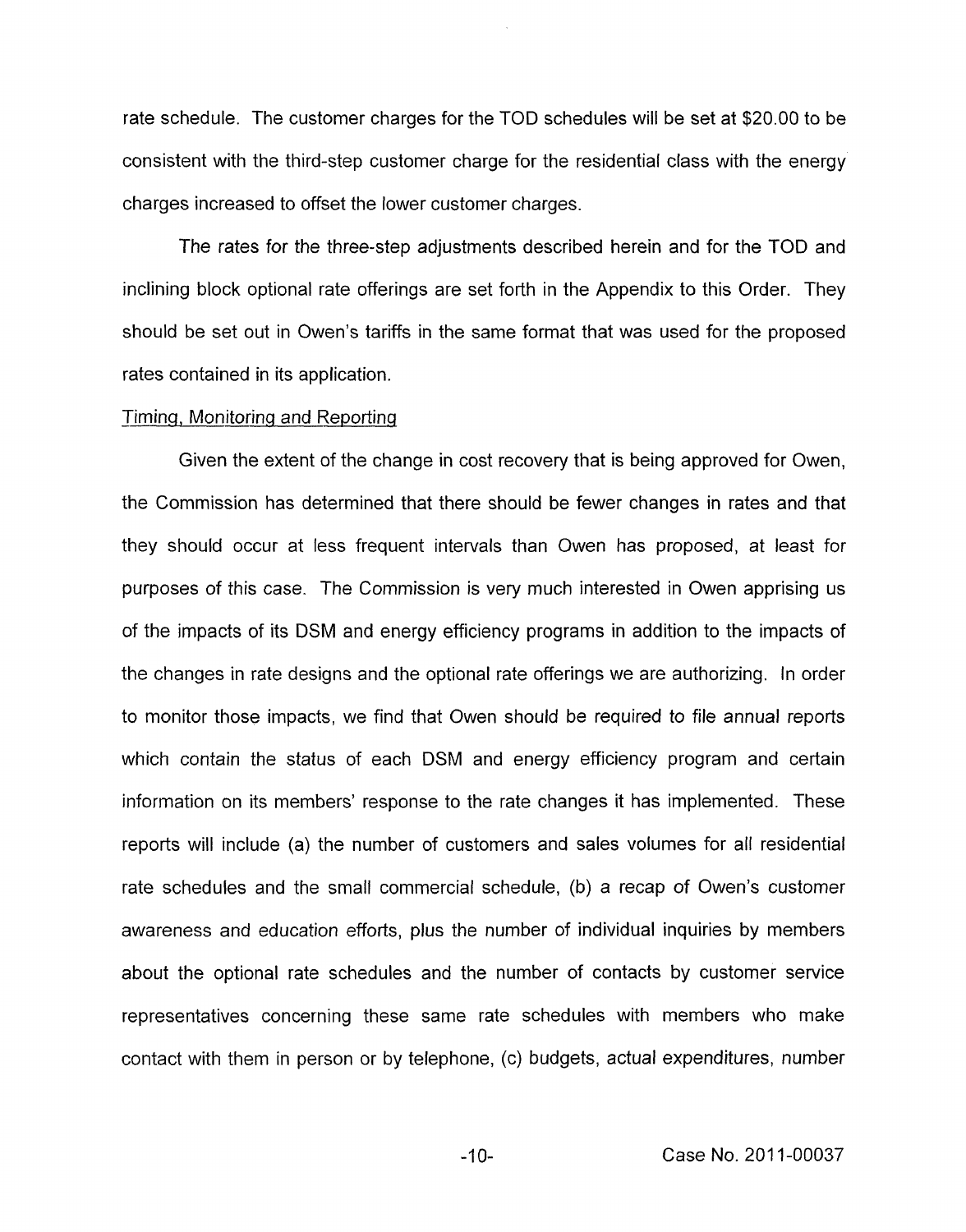of participants, and the estimated impact on sales of each DSM and energy efficiency program approved, and (d) the estimated implementation date for any program not implemented as of that report and, ultimately, an explanation of the "slippage" in any implementation dates in subsequent reports. These reports will be filed at the same time Owen files its annual financial report with the Commission, with the first report due in 2013.

Within six months after the third step rate change is implemented in 36 months, Owen shall submit a report, or reports, which provide a thorough evaluation of the impacts of the rate changes and the impacts of its DSM and energy efficiency programs over the first 30 months after the issuance of this Order. This filing will also include an application containing testimony which, among other things, will explain what Owen proposes going forward concerning potential further rate design changes as well as possible expansion of, or additions to, its menu of **DSM** and energy efficiency programs.

The Commission recognizes that Owen may want further direction regarding the details of the annual reporting discussed above. Consequently, Commission Staff will contact Owen and the AG within a reasonable time after the issuance of this Order, to schedule a meeting for the purpose of discussing those details and insuring that there is no misunderstanding about our expectations for those annual filings by Owen.

#### ORDERING PARAGRAPHS

The Commission, based on the evidence of record and the findings contained herein, HEREBY ORDERS that:

- 1. The rates and charges proposed by Owen are denied.
- 2. The rates and charges for Owen, as set forth in the appendix hereto, are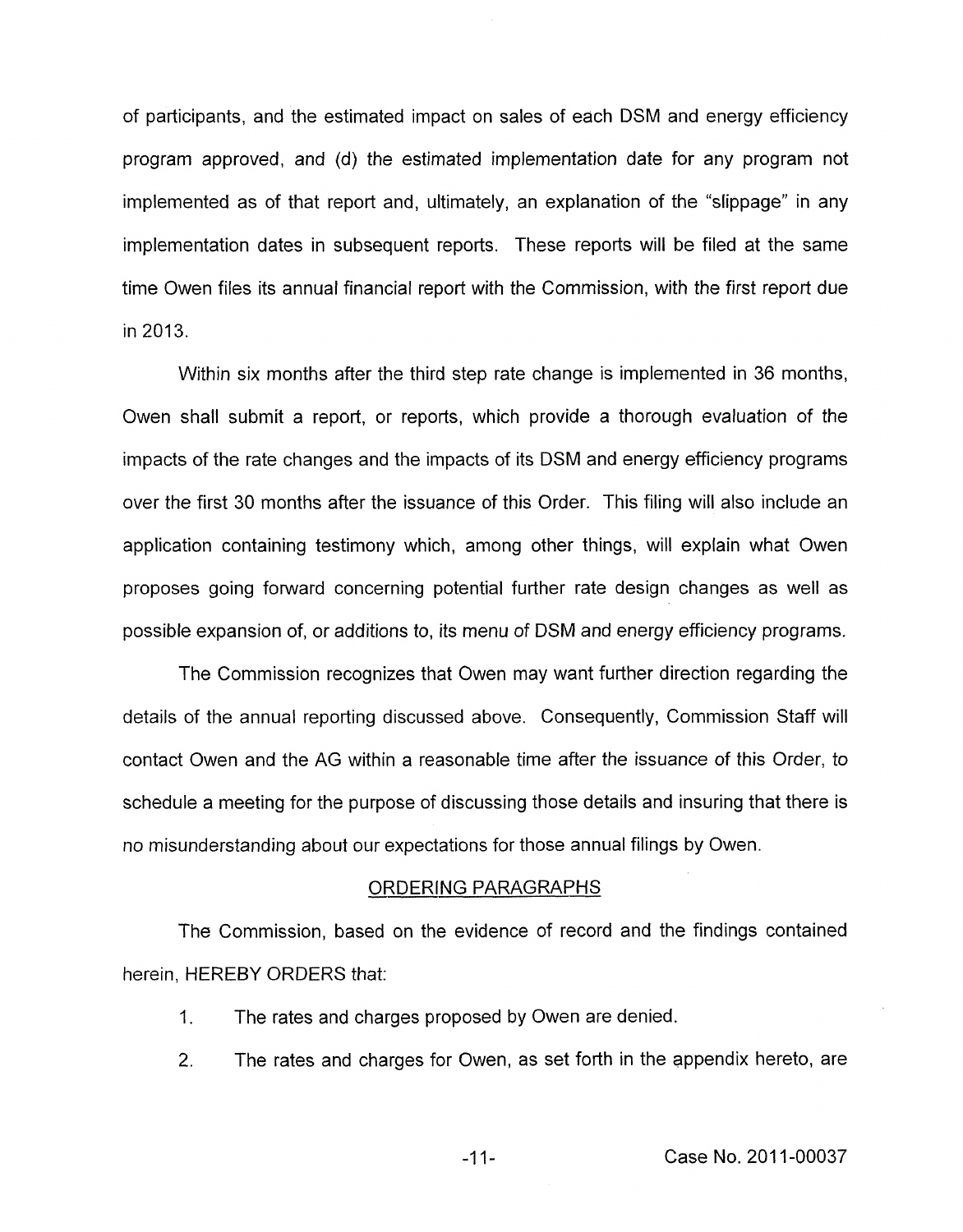the fair, just, and reasonable rates for Owen, and these rates are approved for service rendered on and after the date of this Order.

**3.** Owen shall file annual reports with the Commission, as described herein, on its DSM and energy efficiency programs and its revised residential and small commercial rates as well as its new optional residential rate offerings, such reports to be filed concurrent with the filing of its annual financial report, with the first report due in 2013.

**4.** Owen shall, within six months of implementing step three of the three-step rate adjustments authorized herein, file its reports(s) on the impacts of its DSM and energy efficiency programs and the revised rates and optional rate offerings approved herein, covering a period consisting of the first 30 months after issuance of this Order.

5. Within 10 days after the time for appeals of this Order has passed, the Commission Staff will contact Owen and the AG to make arrangements for the meeting, described herein, concerning the annual informational reports which Owen will be filing with the Commission

6. Within 20 days of the date of this Order, Owen shall file with this Commission its revised tariffs setting out the rates authorized herein, reflecting that they were approved pursuant to this Order.

7. Owen's request for a waiver of certain filing requirements for a general adjustment of rates as discussed herein is approved.

-12- Case No. 2011-00037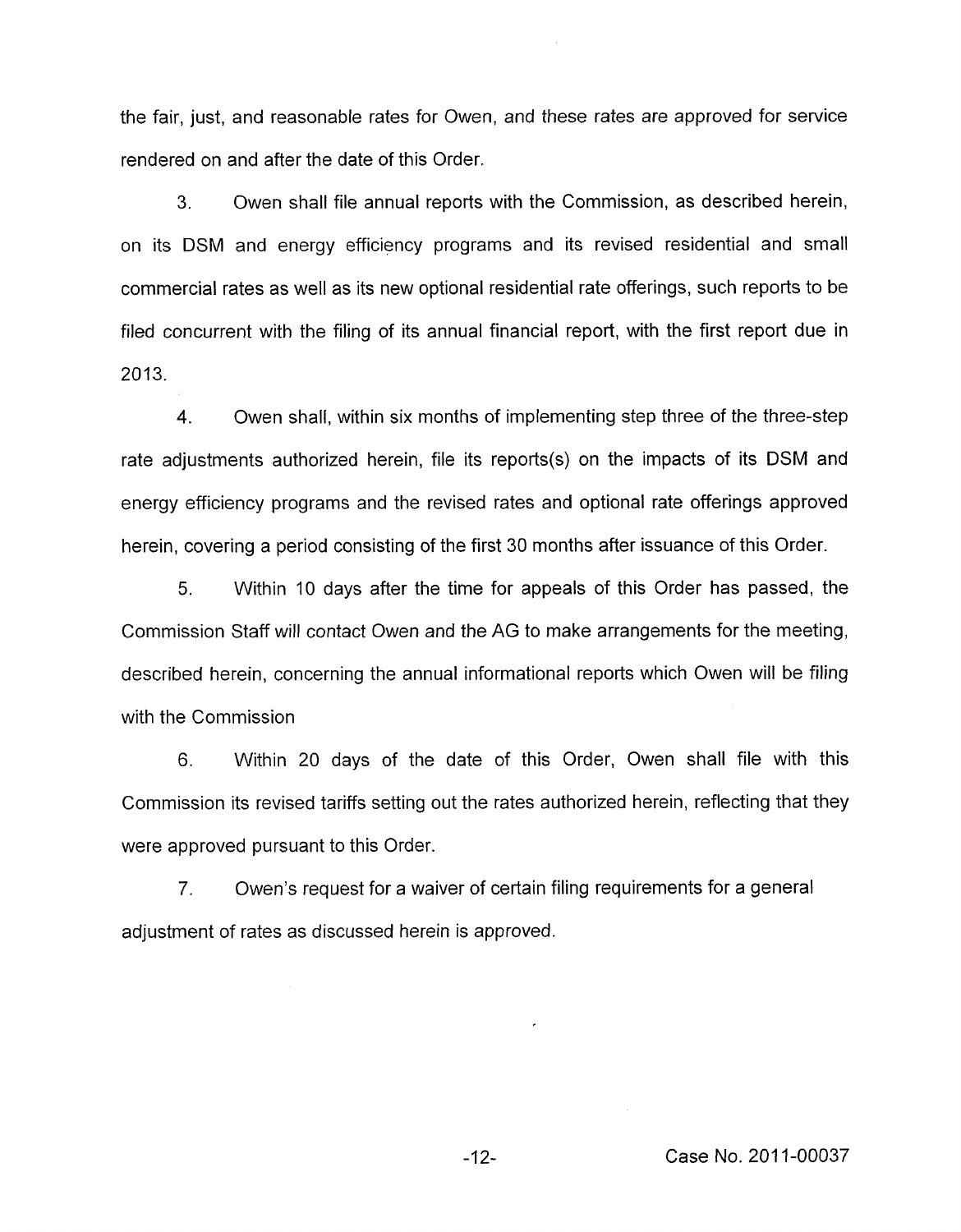By the Commission



ATTE  $\frac{1}{\sqrt{1-\frac{1}{2}}}$ Executiv **Director** VI! u

Case No. 2011-00037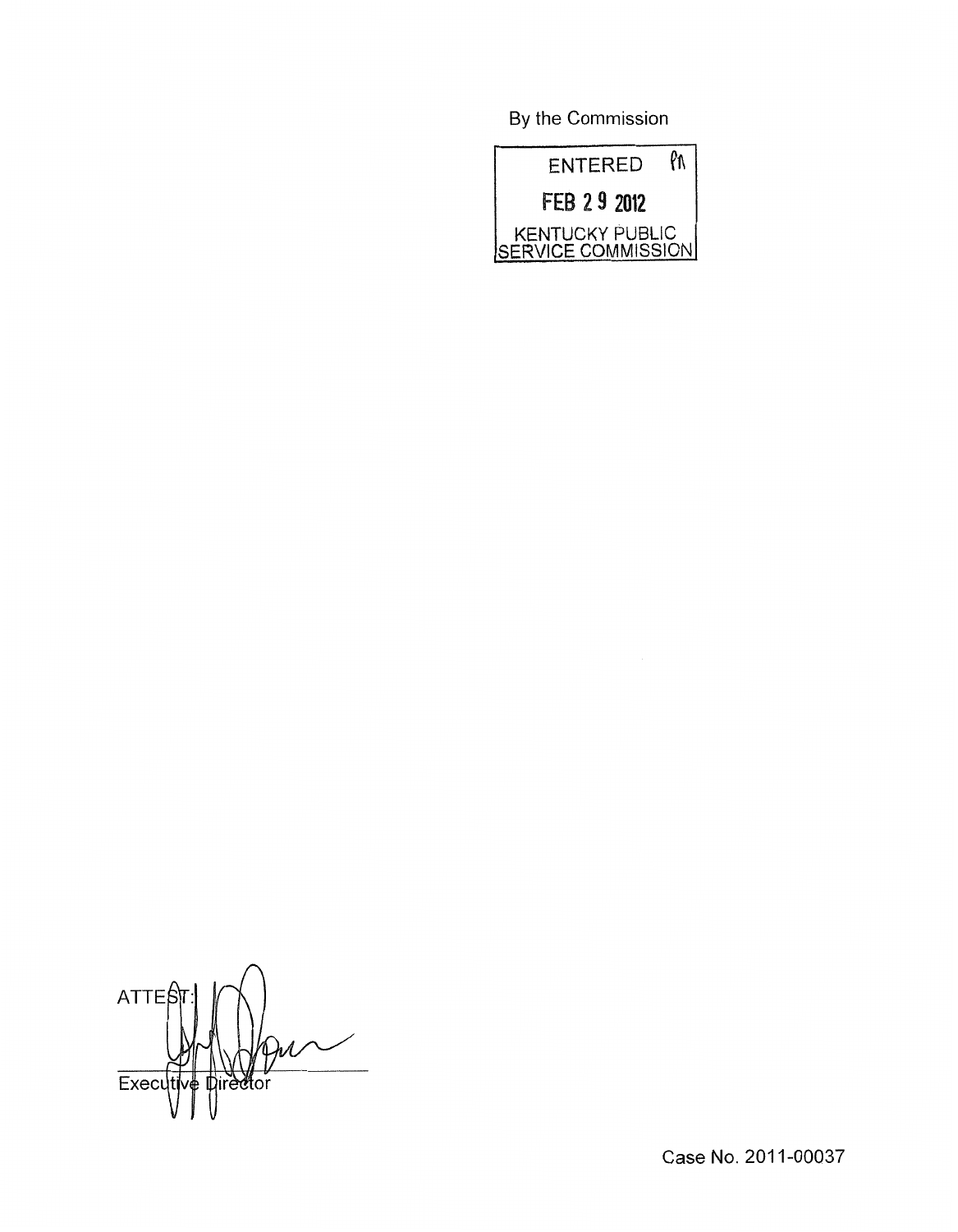# APPENDIX

# APPENDIX TO AN ORDER OF THE KENTUCKY PUBLIC SERVICE COMMISSION IN CASE NO. 2011-00037 DATED FEB 2 9 2012

The following rates and charges are prescribed for the customers served by Owen Electric Cooperative Corporation. All other rates and charges not specifically mentioned herein shall remain the same as those in effect under authority of this Commission prior to the effective date of this Order.

# SCHEDULE 1 - FARM AND HOME

| Rate Period | Per Month<br><b>Customer Charge</b> | All kWh  |
|-------------|-------------------------------------|----------|
| Step One    | \$14.20                             | \$.08545 |
| Step Two    | \$17.10                             | \$.08280 |
| Step Three  | \$20.00                             | \$.08015 |

# SCHEDULE 1 - SMALL COMMERCIAL

| Rate Period | Per Month<br><b>Customer Charge</b> | All kWh  |
|-------------|-------------------------------------|----------|
| Step One    | \$17.23                             | \$.08598 |
| Step Two    | \$21.12                             | \$.08386 |
| Step Three  | \$25.00                             | \$.08174 |

# SCHEDULE 1-B1 FARM & HOME TIME-OF-DAY

| Customer Charge per Month | \$20.00 |           |
|---------------------------|---------|-----------|
| Energy Charge per kWh     |         |           |
| On-Peak Hours             |         | \$.11859  |
| Off-Peak Hours            |         | \$ .05789 |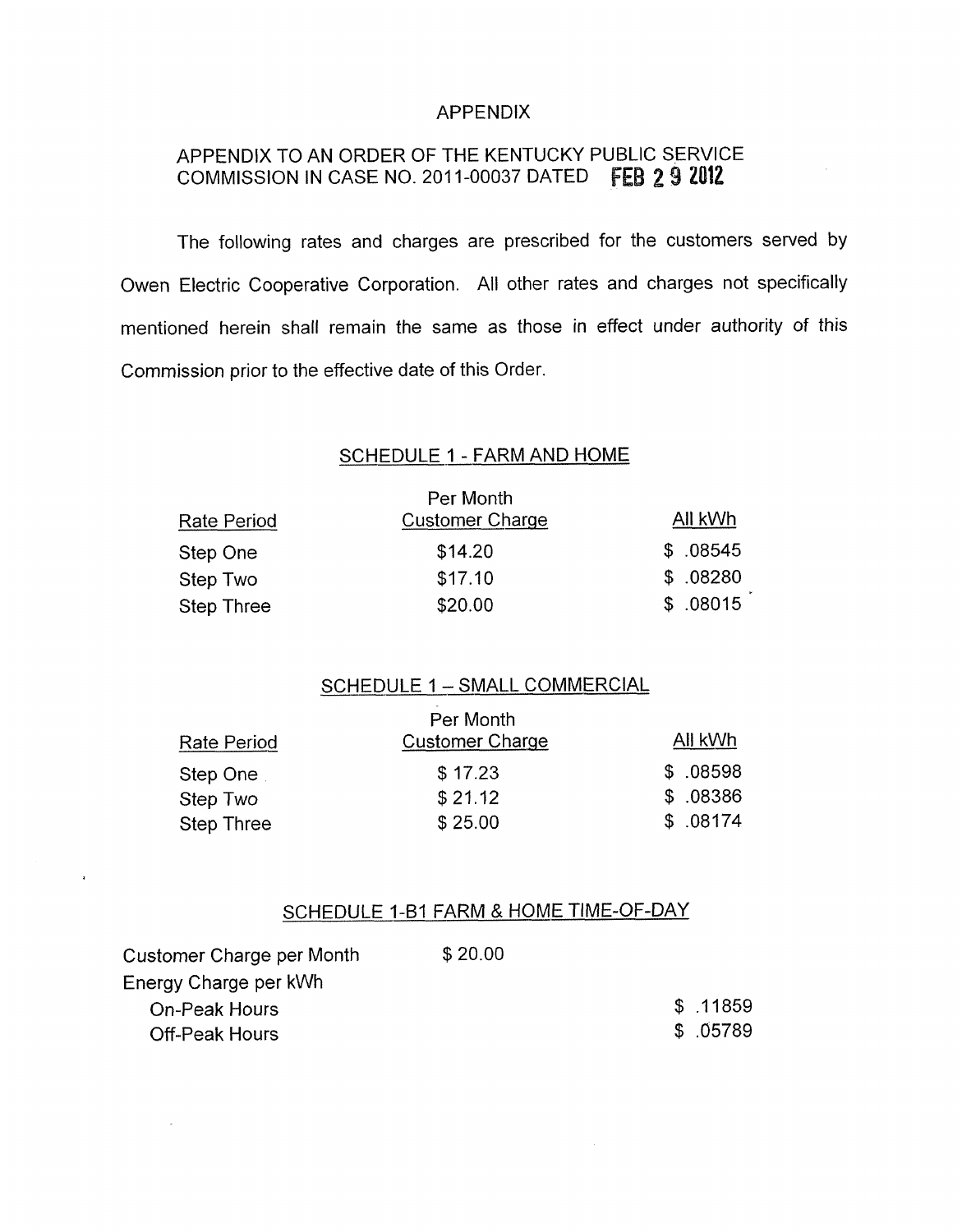# SCHEDULE 1-B2 FARM & HOME TIME-OF-DAY

Customer Charge per Month \$20.00 Energy Charge per kWh On-Peak Hours Off-peak Hours

\$ .10101

\$ .05789

## SCHEDULE 1-B3 FARM & HOME TIME-OF-DAY

| Customer Charge per Month | \$20.00 |           |
|---------------------------|---------|-----------|
| Energy Charge per kWh     |         |           |
| On-Peak Hours             |         | \$.09980  |
| Off-Peak Hours            |         | \$.05789  |
| <b>Shoulder Hours</b>     |         | \$ .07539 |

# SCHEDULE 1-D FARM & HOME INCLINING BLOCK

| Customer Charge per Month | \$15.78 |          |
|---------------------------|---------|----------|
| Energy Charge per kWh     |         |          |
| 0-300 kWh                 |         | \$.06309 |
| 301-500 kWh               |         | \$.08559 |
| Over 500 kWh              |         | \$.11559 |

 $\sim$